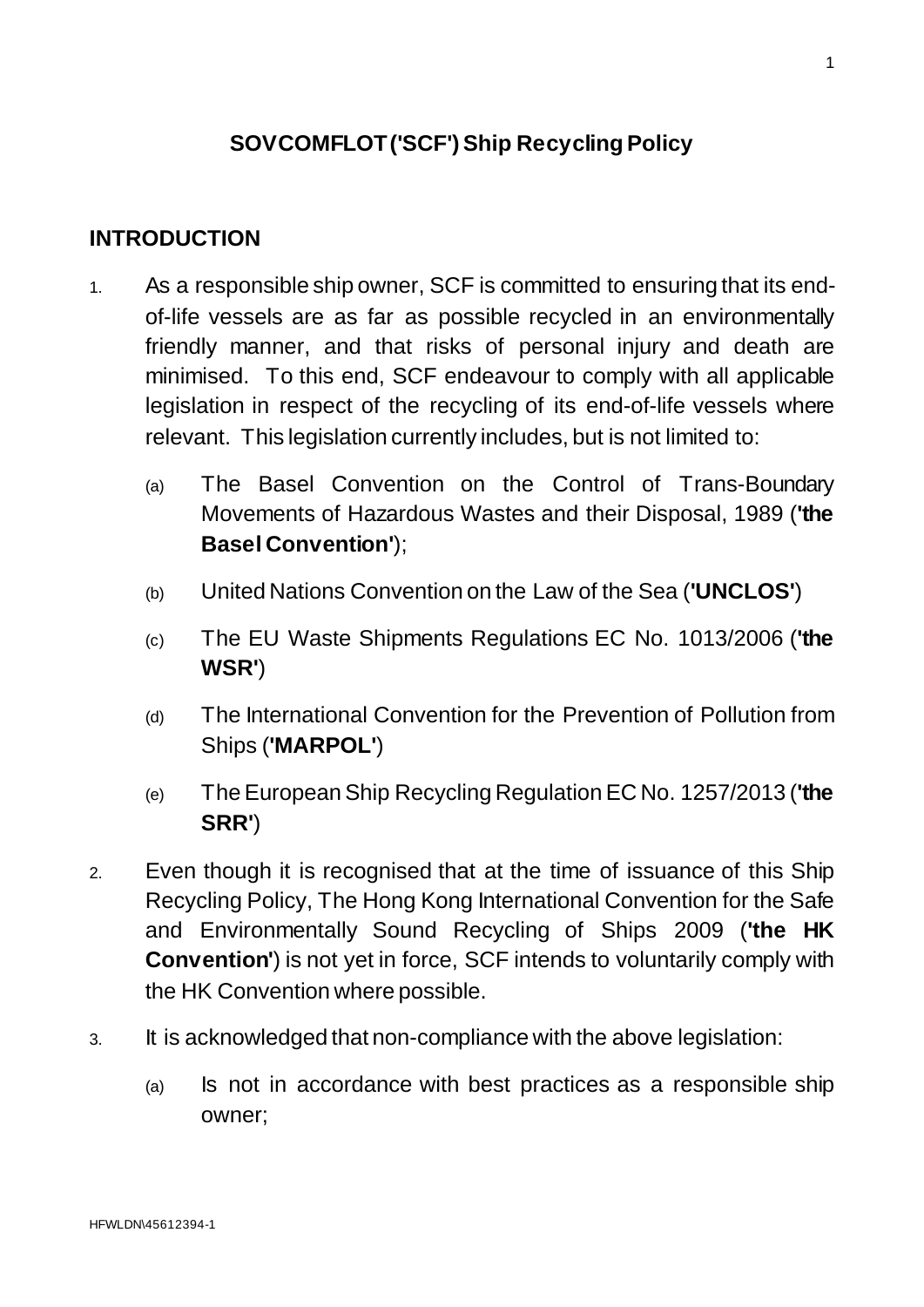- (b) Can result in fines against the company or fines or imprisonment against employees, officers and / or shareholders in the SCF group; and
- (c) Can negatively affect SCF's international reputation and its standing with industry stakeholders.

# **APPLICABILITY & AUTHORITY**

- 4. This Policy is adopted for all vessels in the SCF fleet, irrespective of age, type or predominant trading location. The certification and survey procedures set out in the SRR and HK Convention respectively shall be adopted for all existing vessels and new-buildings.
- 5. This Policy shall apply each time that a vessel in the SCF fleet is considered for sale for (i) direct recycling (ii) indirect recycling via an intermediary cash buyer or (iii) further trading. Where it is reasonable anticipated that a vessel is of an age or condition where recycling within the proceeding twelve months period is a possibility<sup>[1](#page-1-0)</sup>, then even if the vessel is intended to be sold for further trading, SCF Compliance will undertake due diligence to ensure (i) the proposed buyer is a *bona fide*  trading company and (ii) the buyer warrants it does not intend to recycle the vessel within 12 months in the memorandum of sale, save for recycling as a result of serious damage incurred to the vessel.
- 6. No sale of a vessel within the SCF fleet will be permitted unless all necessary documents have been provided and written confirmation that the sale complies with all applicable recycling legislation and the HK Convention has been received from SCF Compliance.
- 7. Advice can additionally be sought from SCF's external counsels through the guidance of SCF Legal Department, if required.

# **THE POLICY**

**A. Inventory of Hazardous Materials ('IHM') / Certification / Surveys during life time of vessel**

<span id="page-1-0"></span> $1$  It is suggested that this applies to any vessel more than 10 years old.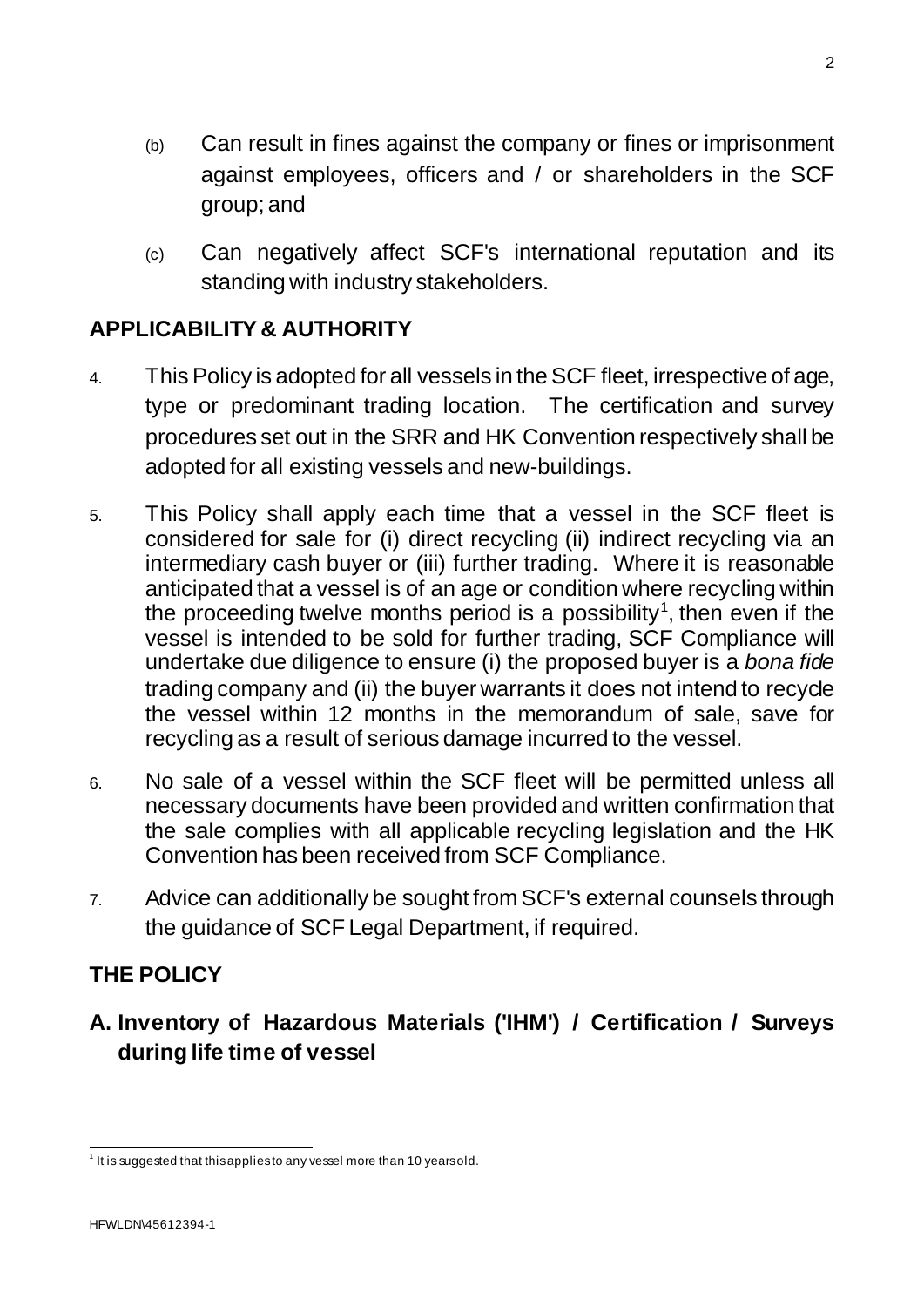8. All ships in the SCF fleet (whether being sold or not) shall comply with the survey and certification requirements of the HK Convention and SRR.

## New Buildings

9. An Initial Survey must take place before the ship enters service, verifying *inter alia* an appropriate and accurate IHM has been prepared. Thereafter the ship shall comply with the requirements set out below for existing ships.

## Existing Ships

- 10. An **Initial Survey** will be carried out for all existing ships in the SCF fleet, and all second hand ships purchased by SCF. The Initial Survey must verify that each ship has a valid IHM. All new SCF EU flag ships (built as of 31 December 2018) have already completed their Initial Survey. All the other SCF EU flag ships to be recycled after 31 December 2018 must have their Initial Survey by the time of recycling. All other EU flag and non-EU flag ships must complete their Initial Survey by 31 December 2020. Following completion of the Initial Survey, each ship shall carry on board at all times a copy of its **Inventory Certificate** issued by the relevant authority.
- 11. A **Renewal Survey** will take place every 5 years after the date of the Initial Survey subject to the term of harmonization with the ship's main class renewal date.
- 12. In the event any ship undergoes significant repairs, upgrades, conversions or refits to the extent that the structure of the ship is modified, then an **Additional Survey** shall be completed.
- 13. Prior to an EU flag ship being taken out of service a ship must complete a Final Survey, and be issued with a **Ready for Recycling Certificate**.
- 14. Surveys are to be carried out by the relevant Flag State.

# **B. Recycling**

#### Preparation of vessels for recycling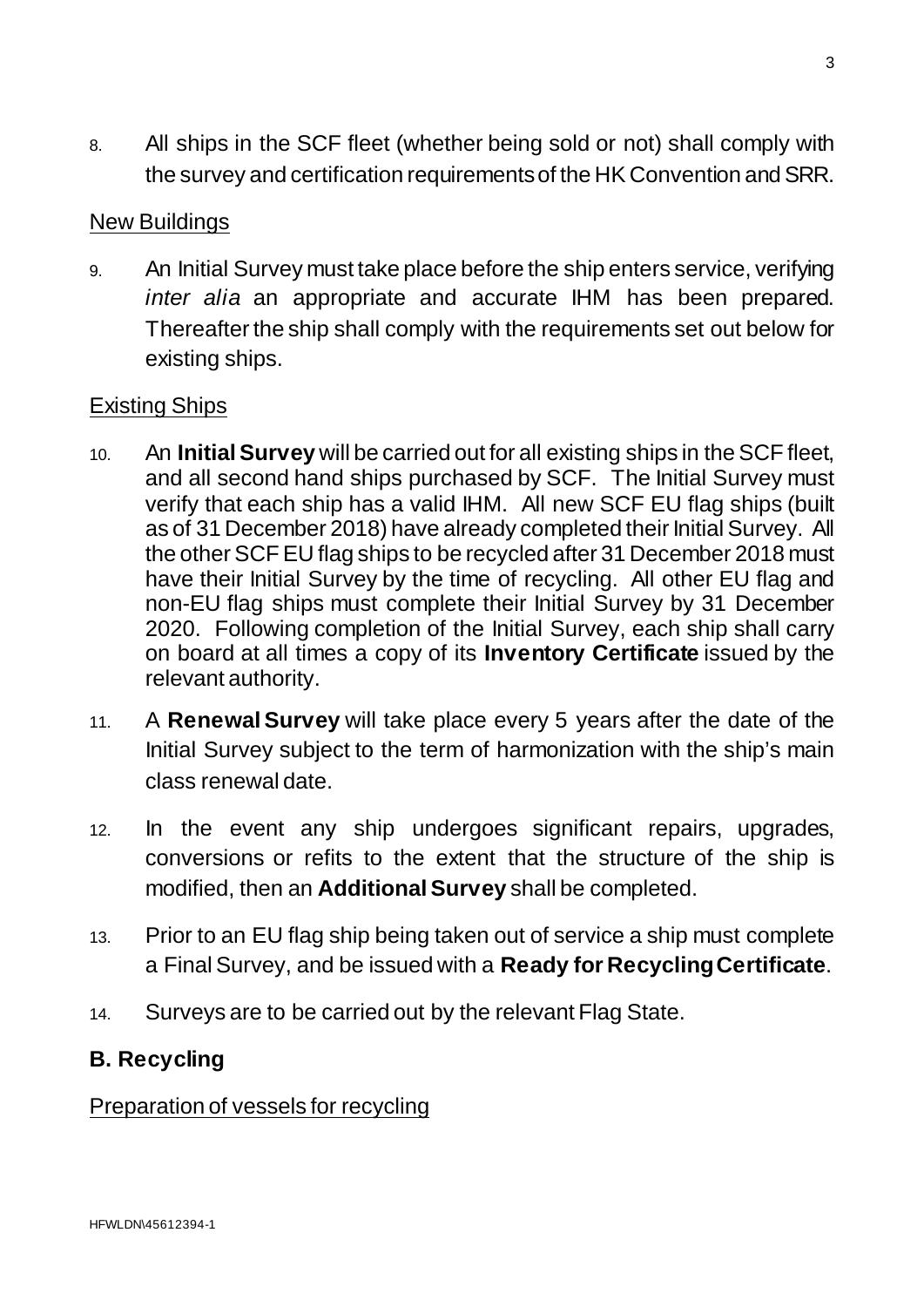16. In addition, SCF will take steps to ensure cargo residue, bunkers remaining on board, and any other waste on-board is removed / minimised as far as possible. In respect of tankers, all tanks must be in a condition ready for certification as safe-for-hot-works on arrival at the recycling facility, unless a cash buyer takes on this obligation when ship is sent for recycling.

## Recycling facilities

17. SCF will endeavour to ensure their EU flag ships are only recycled at yards approved on the EU List (to the extent the SRR applies) or otherwise at yards certified as complying with the HK Convention. The flow chart below sets out which legislation may apply.

### Cash buyers

- 18. SCF acknowledge the role of cash buyers in the recycling industry. SCF will only contract with cash buyers that:
	- (a) Guarantee to comply with all applicable legislation, the HK Convention and all industry best practices and guidelines; and
	- (b) Recycle a vessel at a yard on the EU List (as applicable) or otherwise certified by the HK Convention. Yards on the EU List can be found here:

[https://eur-lex.europa.eu/legal](https://eur-lex.europa.eu/legal-content/EN/TXT/?uri=uriserv:OJ.L_.2018.310.01.0029.01.ENG&toc=OJ:L:2018:310:TO)[content/EN/TXT/?uri=uriserv:OJ.L\\_.2018.310.01.0029.01.ENG&t](https://eur-lex.europa.eu/legal-content/EN/TXT/?uri=uriserv:OJ.L_.2018.310.01.0029.01.ENG&toc=OJ:L:2018:310:TO) [oc=OJ:L:2018:310:TO](https://eur-lex.europa.eu/legal-content/EN/TXT/?uri=uriserv:OJ.L_.2018.310.01.0029.01.ENG&toc=OJ:L:2018:310:TO)

(c) Will agree to the inclusion of the following clause (or a similar clause having the same effect) in the memorandum of sale: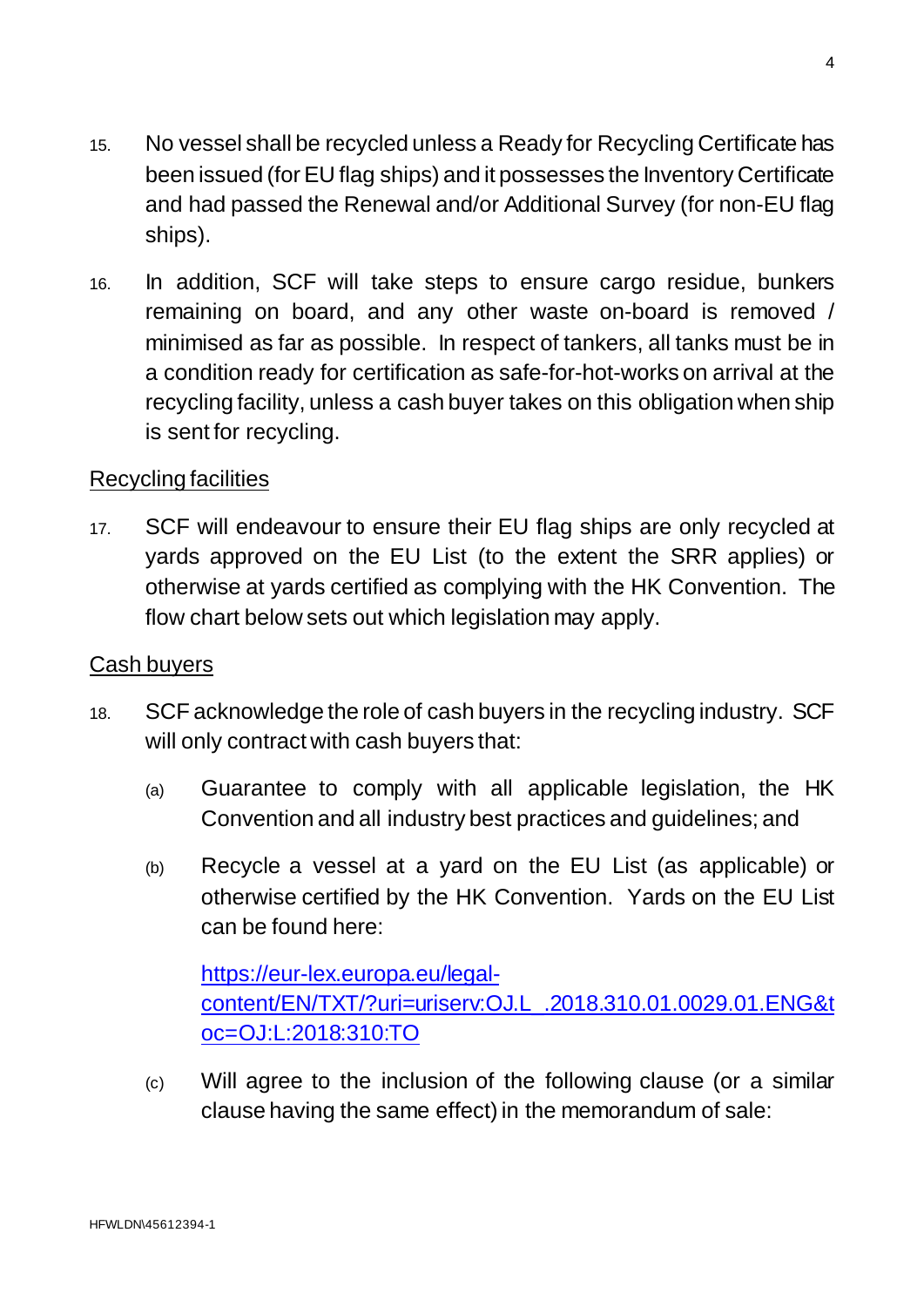*The Buyer and Seller recognise that the Vessel is ultimately being sold for onwards recycling. The Seller is committed to recycling in an ethical, safe and environmentally friendly manner. It is a requirement of the Seller's Ship Recycling Policy that all ships in its fleet are recycled in compliance with the HK Convention (even if it is not yet in force). In this regard, the Buyer warrants that it will comply with all applicable ship recycling legislation and further will ensure that the Vessel is recycled strictly in compliance with the Hong Kong Convention (even if it is not yet in force), including but not limited to recycling the Vessel only at Hong Kong Convention compliant facilities which comply with MARPOL. The Buyer indemnifies the Seller in respect of any losses, liabilities, fines, penalties, judgements or otherwise that the Seller incurs arising out of or in connection with the Buyer's breach(es) of this provision.*

19. SCF will endeavour to develop an approved list of cash buyers who are willing to abide by the above conditions.

#### Compliance with legislation

20. The flag of a vessel or its geographical location at the time of the decision to recycle and / or the time of exporting for recycling purposes determines the applicable legislation. The following flow chart is designed to assist identify which legislation is applicable. Compliance with all applicable legislation should always be verified if the sale of a vessel is contemplated by SCF Head of Compliance Group.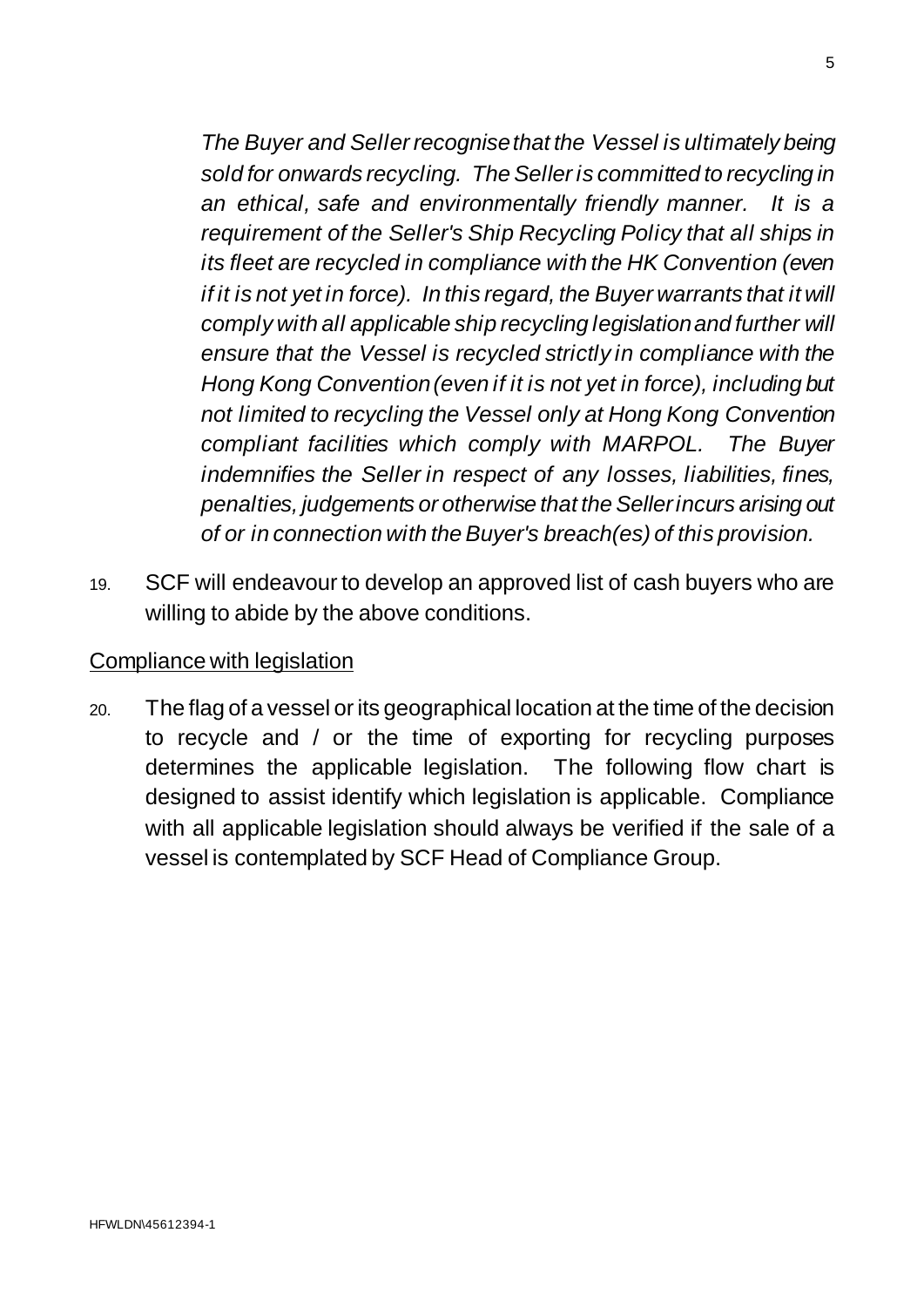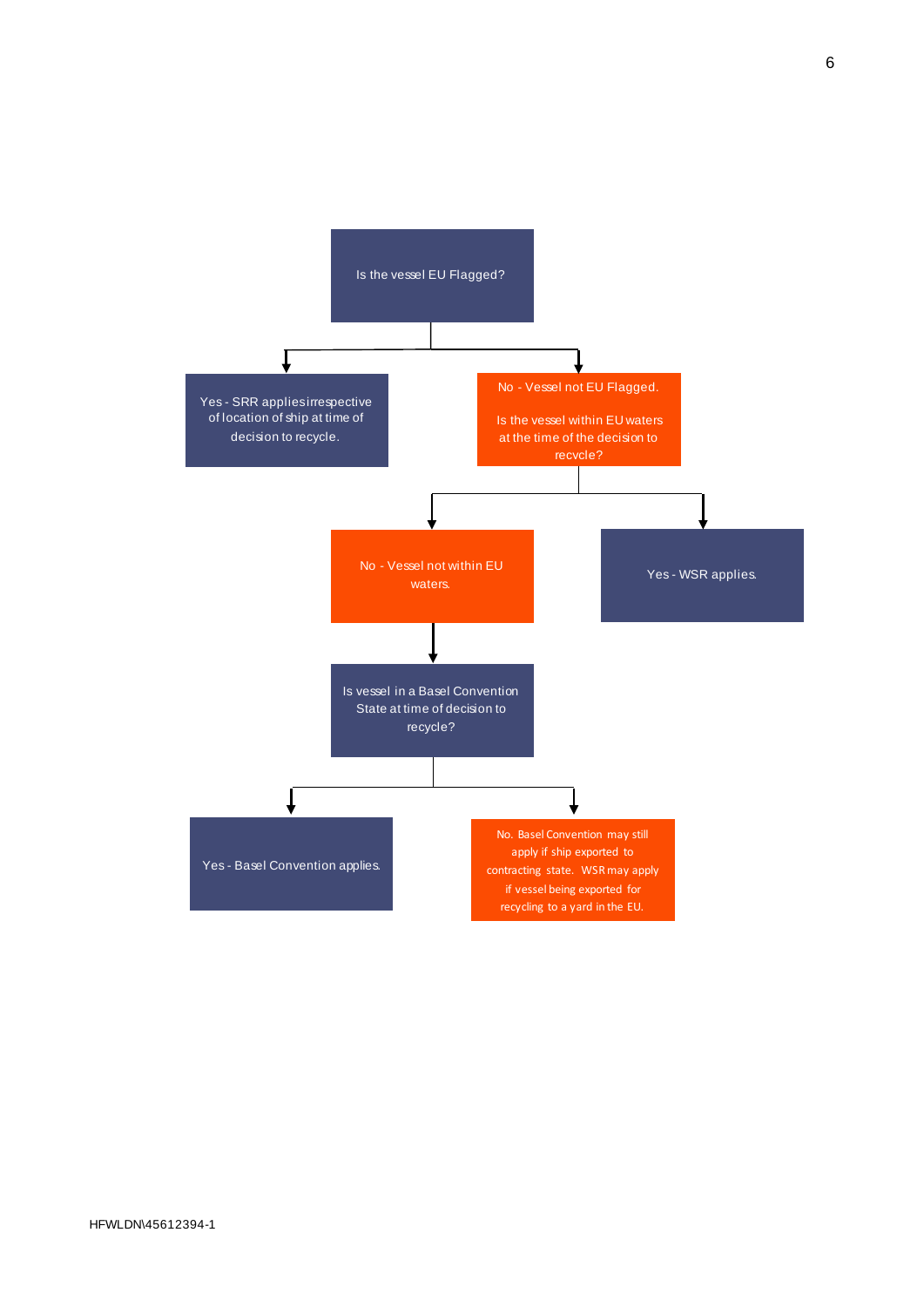21. Notwithstanding that SCF shall comply with the requirements of the HK Convention and / or SRR as far as possible, the below table briefly summarises the requirements of each legislation.

| <b>Applicable</b> | <b>Requirements</b>                                                                                                                                                                                              | <b>Permitted recycling</b>                                                                                                                                                                                                                                                                     |
|-------------------|------------------------------------------------------------------------------------------------------------------------------------------------------------------------------------------------------------------|------------------------------------------------------------------------------------------------------------------------------------------------------------------------------------------------------------------------------------------------------------------------------------------------|
| legislation       |                                                                                                                                                                                                                  | yards                                                                                                                                                                                                                                                                                          |
| <b>The SRR</b>    | Vessel<br>Initial<br><b>Survey</b><br>on<br>entering SCF fleet, a<br>Renewal Survey every 5<br>years thereafter and a<br>Final Survey before<br>recycling.<br>Vessel to have an IHM                              | to undertake   EU List Yards <sup>2</sup> only.                                                                                                                                                                                                                                                |
|                   | at all times and a Ready<br>for Recycling Certificate<br>prior to recycling.                                                                                                                                     |                                                                                                                                                                                                                                                                                                |
| <b>WSR</b>        | country of export and<br>import prior to recycling.<br>Request<br>to<br>be<br>accompanied<br>by<br>a<br>financial<br>guarantee<br>covering the costs of<br>transportation, recycling<br>and storage for 90 days. | Consent required from   Yards in EU or OECD <sup>3</sup><br>countries only. Where<br>possible vessels<br>should be recycled at<br>yards certified to HK<br><b>Convention Standards.</b><br>Export to non-OECD<br>countries is banned.<br>In practice, this means<br>the<br>vessel<br>be<br>can |

<span id="page-6-0"></span> <sup>2</sup> [https://eur-lex.europa.eu/legal-content/EN/TXT/?uri=uriserv:OJ.L\\_.2018.310.01.0029.01.ENG&toc=OJ:L:2018:310:TOC](https://eur-lex.europa.eu/legal-content/EN/TXT/?uri=uriserv:OJ.L_.2018.310.01.0029.01.ENG&toc=OJ:L:2018:310:TOC)

<span id="page-6-1"></span><sup>&</sup>lt;sup>3</sup> The full list of OECD countries is: Australia, Austria, Belgium, Canada, Chile, Czech Republic, Denmark, Estonia, Finland, France, Germany, Greece, Hungary, Iceland, Ireland, Israel, Italy, Japan, Korea, Latvia, Lithuania, Luxembourg, Mexico, the Netherlands, New Zealand, Norway, Poland, Portugal, Slovak Republic, Slovenia, Spain, Sweden, Switzerland, Turkey, the United Kingdom, and the United States.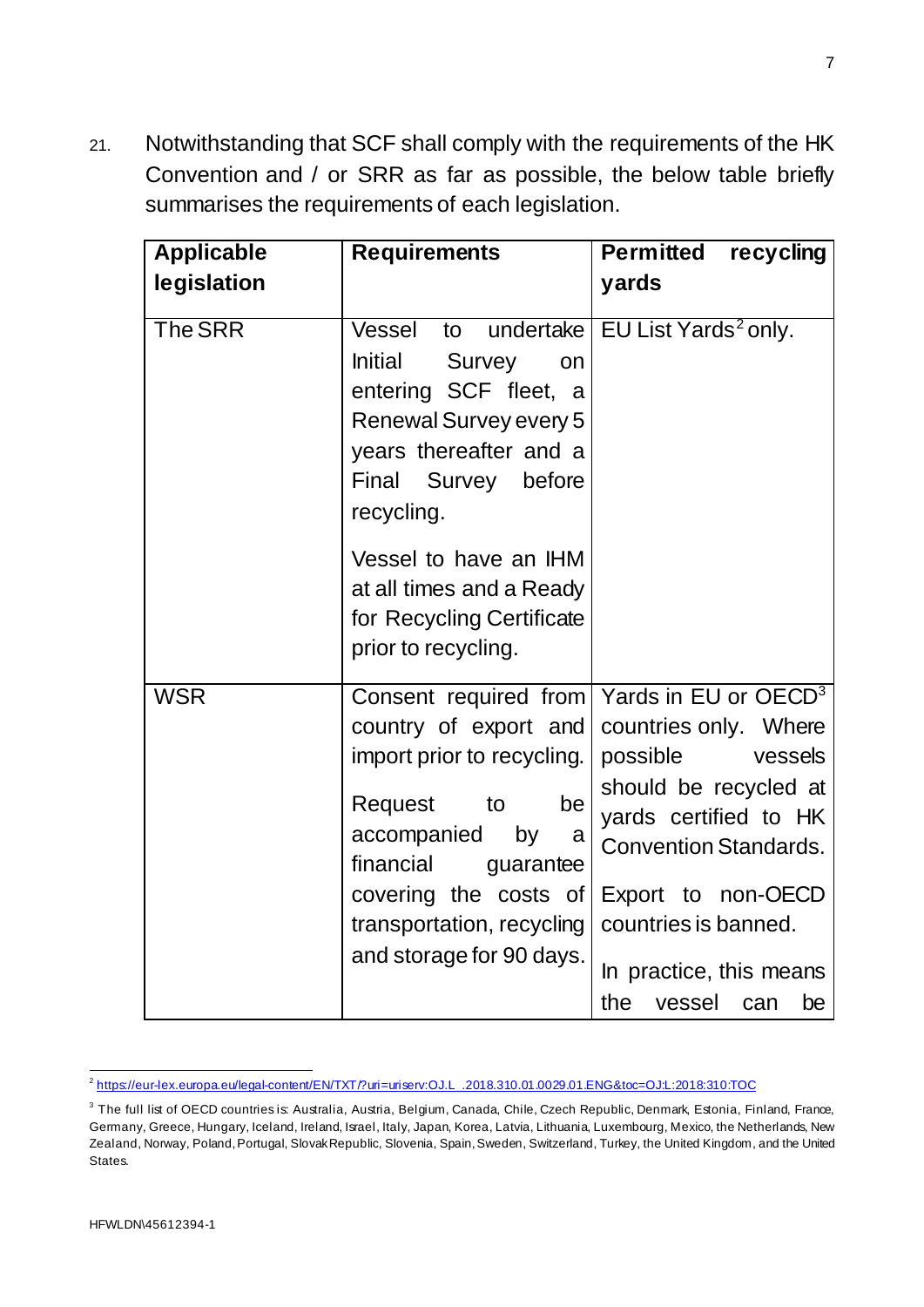|                         |                                                                                                                                                           | recycled in the EU or<br>Turkey.                                                                                                                                                                                        |
|-------------------------|-----------------------------------------------------------------------------------------------------------------------------------------------------------|-------------------------------------------------------------------------------------------------------------------------------------------------------------------------------------------------------------------------|
| <b>Basel Convention</b> | Consent required from   Yards in the jurisdiction<br>country of export and of contracting states to<br>import prior to recycling. I the Basel Convention. | In practice, this means<br>all major ship recycling<br>countries save for the<br>USA.<br>Where possible<br>vessels should<br>be<br>recycled at<br>yards<br><b>HK</b><br>certified<br>to<br><b>Convention Standards.</b> |

## **C. Summary of steps to take prior to recycling**

- 22. Prior to recycling:
	- (a) Check vessel has an up to date Inventory Certificate and had passed the relevant surveys (for non-EU flag ships) and possesses Ready for Recycling Certificate (for EU flag ships).
	- (b) Check steps have been taken to minimise cargo residue, bunkers, and any other waste on-board.
	- (c) Check tanks have been prepared ready for hot-works, unless a cash buyer takes on this obligation when ship is sent for recycling.
	- (d) Ensure that cash buyers agree to abide by this Policy and guarantee to recycle the vessel in accordance with the SRR and / or HK Convention, including only using SRR or HK Convention certified recycling facilities. Ensure MOA includes compliance warranty from cash buyers.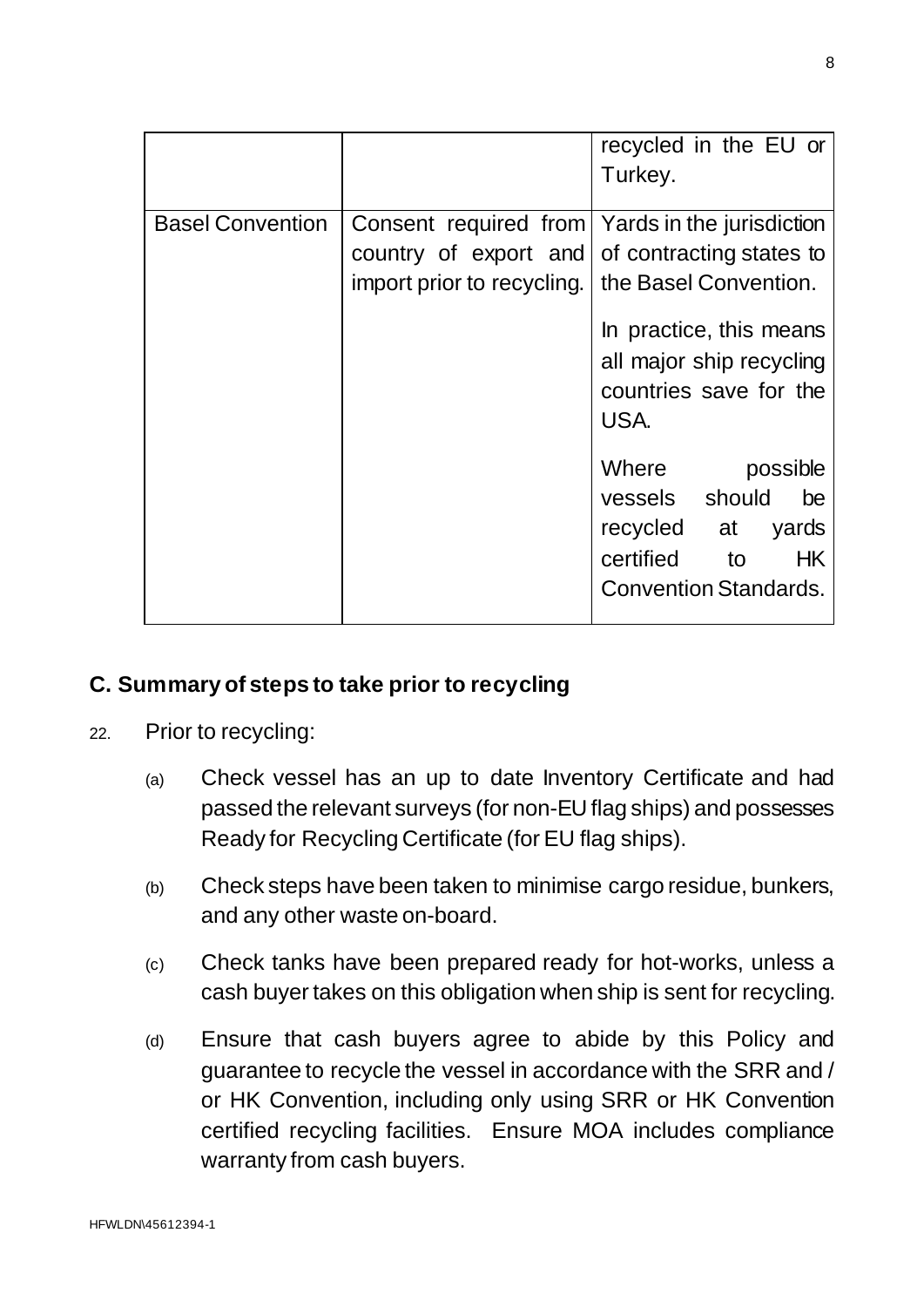- (e) Get approval of Head of Compliance Group to proceed with recycling.
- (f) If the vessel is potentially subject to the Basel Convention, WSR or SRR, seek advice from SCF Legal Department on compliance with applicable legislation.
- 23. If a vessel is being considered for sale generally, then due diligence should be carried out to ensure that the proposed buyer is a *bona fide*  trader who does not intend the recycle the vessel within 12 months of purchase. The following clause (or a similar clause having the same effect) should be added in the memorandum of sale:

# **Buyer's Guarantee**

The Buyer's guarantee that (i) the Vessel is purchased for the purpose of further trading for their own account, (ii) will not be sold by them for recycling or for any purpose other than trading and will not in fact be recycled by any party in the [12] [6] months following their completion of the purchase (unless the Vessel is subject to a casualty or suffers damage which requires this), [(iii) will not be resold in the 6 months following purchase for any reason (other than sale within Buyers group or for Buyer's finance purposes)] and (iv) the ship's name will be changed and all Seller's/present operators/Managers markings/branding will be removed promptly after purchase

If Buyer's breach the above guarantee they will compensate Seller for any loss or expense suffered by them or related companies in Seller's group and the Vessel's present Managers.

[Where the Vessel is sold for recycling or is recycled in breach of the above Guarantee the parties pre agree a sum of USD [1] million shall be payable and which the parties also agree is legitimate and proportionate protection of the Seller's interests given the regulatory position/adverse publicity and other risks for former owners when a ship is recycled shortly after it is sold.]

This is in addition to the Seller's right to seek injunctive relief and specific performance and damages for their losses.